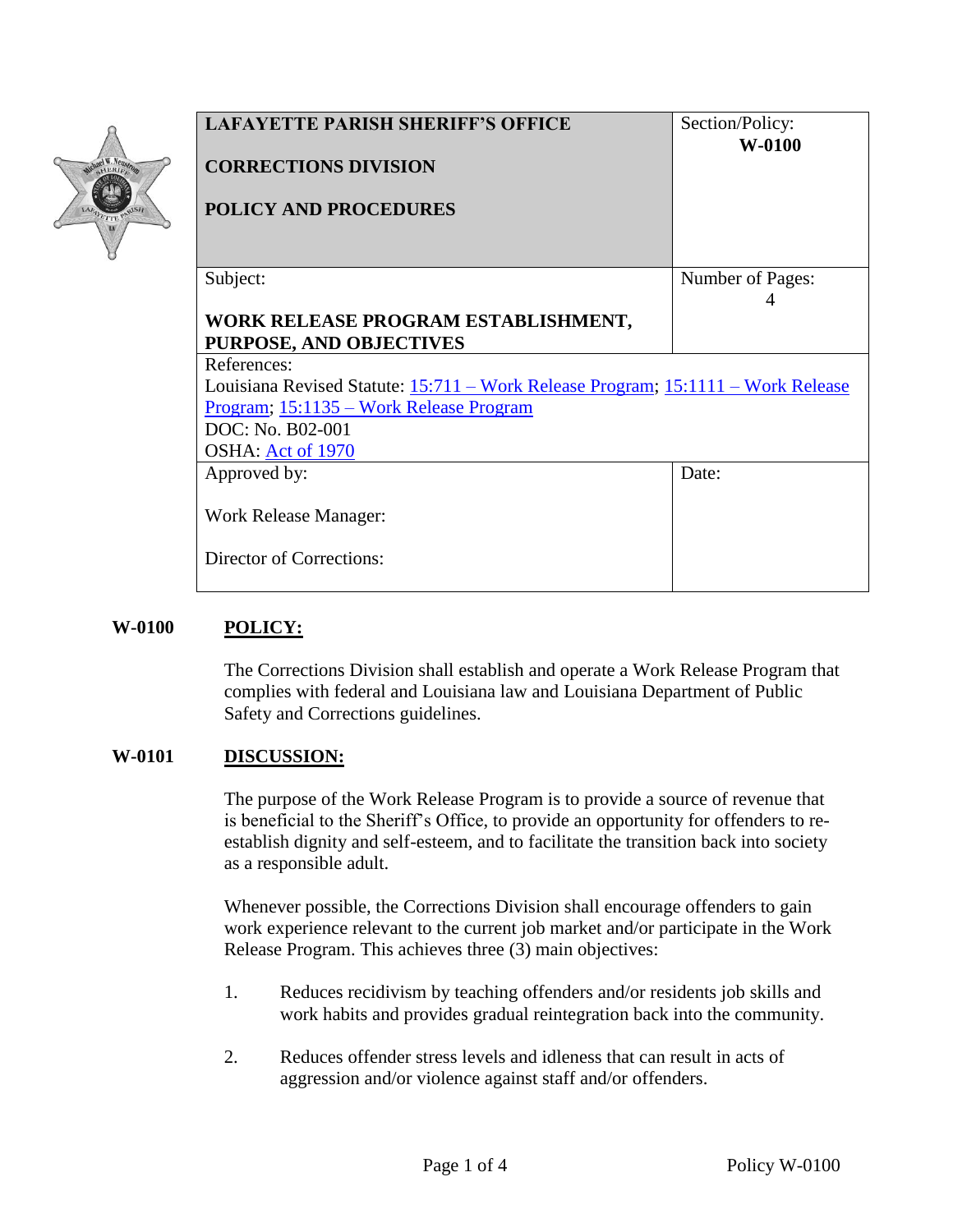3. Allows an offender to have funds available for their conversion back into society upon their release from custody.

## **W-0102 DEFINITIONS:**

A. Work Release Program:

A criminal justice diversion program, approved by the Louisiana Department of Public Safety and Corrections, that provides gainful employment in the community to eligible offenders.

## <span id="page-1-0"></span>**W-0103 RULES:**

- A. Offender's working conditions shall comply with all applicable federal, state, and local safety laws and regulations. (Act of 1970)
- B. Offenders approved to participate in the Work Release Program shall be classified as minimum custody and, once processed by program staff, shall be housed at the Work Release Center.
- C. The Corrections Division shall screen all offenders that may be eligible for work release. Each offender's disciplinary history, criminal history, and other institutional adjustment factors shall be reviewed prior to submitting a recommendation to the Department of Public Safety and Corrections, for state offenders, or the Work Release Manager, for parish offenders.
- D. The Louisiana Department of Public Safety and Corrections shall confirm offender eligibility for every state offender and the Work Release Manager shall confirm offender eligibility for every parish offender.
- E. Once state offenders have been screened by the STOP Unit and determined to be eligible and recommended by the Work Release Program, each offender's name shall be forwarded to the Secretary of Department of Public Safety and Corrections for final approval.
- F. Offenders assigned to the Work Release Program shall not be employed in a position which will necessitate their departure from the State, inclusive of protective waters in the Gulf of Mexico.
- G. Selection criteria for the Work Release Program shall follow Louisiana Department of Public Safety and Corrections established guidelines.
- H. The Work Release Program shall enter into agreements with local employers in compliance with applicable standards and state statutes.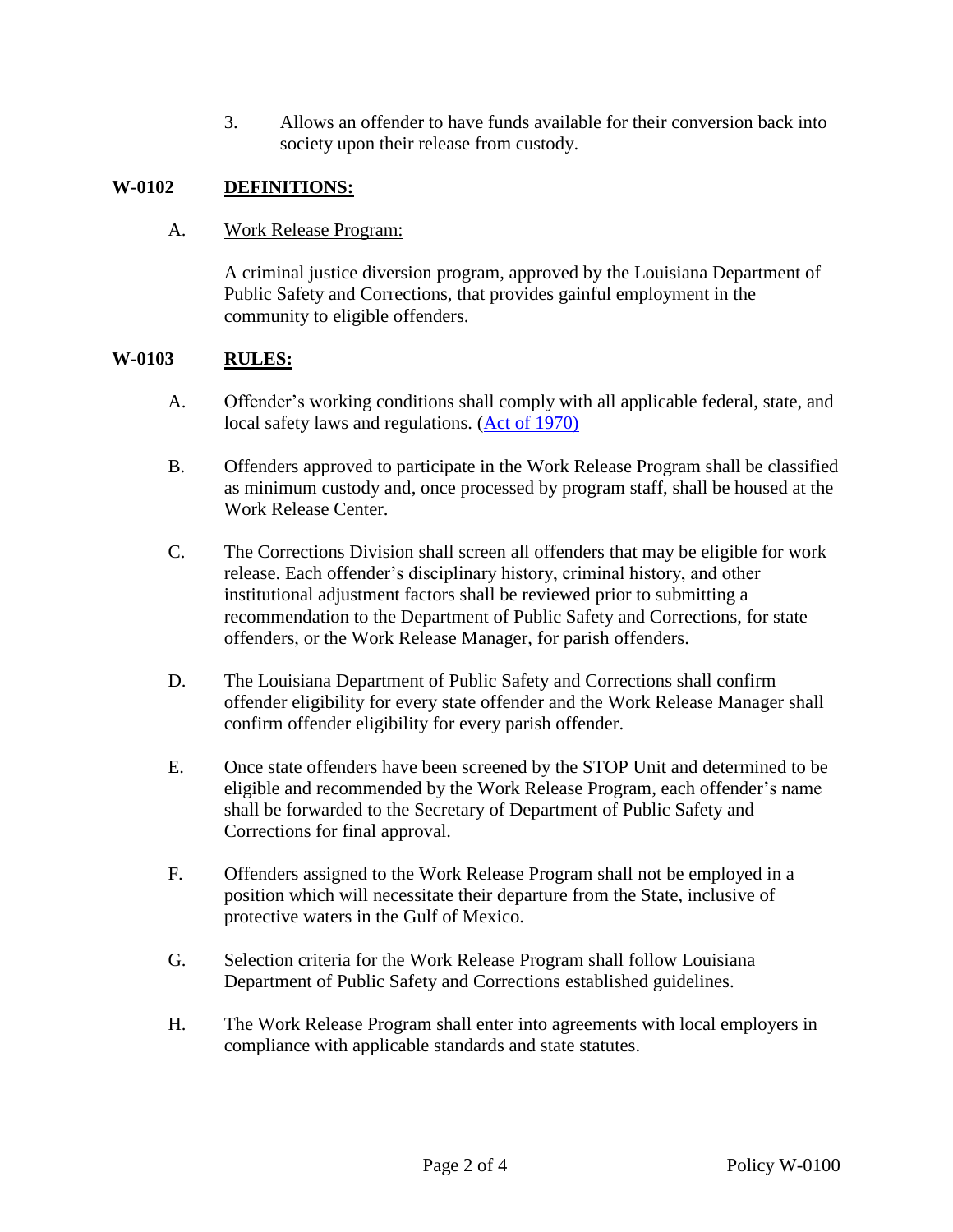- I. Wages of offenders participating in the Work Release Program shall not be less than the customary wages for an employee performing similar services.
- J. Program staff shall make frequent and random work-site checks on offenders assigned to the Work Release Program.
- K. Any major violation of the rules of conduct and/or obligations may result in an offender's immediate termination from the Work Release Program and return to secure custody.
- L. Shakedowns, drug and alcohol screenings:
	- 1. Offenders participating in the Work Release Program shall be searched and alcohol screened each time they return from a job site.
	- 2. Offenders participating in the Work Release Program shall have their property and living area searched in accordance with an established schedule.
	- 3. Random drug screening shall be performed on all offenders participating in the Work Release Program. In addition, reasonable suspicion and confidential information regarding substance abuse shall be grounds for drug screening.
- M. Accounting records:
	- 1. A separate file shall be established for each offender participating in the Work Release Program. All wages shall be received by and deposited into a public banking institution by Sheriff's Office finance personnel.
	- 2. A separate checking account shall be established for the Work Release Program and only funds earned by program participants shall be placed into this account.
	- 3. Individual records shall be maintained on each offender participating in the Work Release Program. The Sheriff, or designee, shall audit all records in accordance with an established schedule.
	- 4. Checks written from the work release trust account shall require the signature of the Sheriff's Office Chief Finance Officer or the Sheriff.
	- 5. Earned wages shall be disbursed in accordance with Louisiana statute. A Payment and Disbursement of Earnings Agreement shall be acknowledged in writing by each offender upon placement into the Work Release Program.